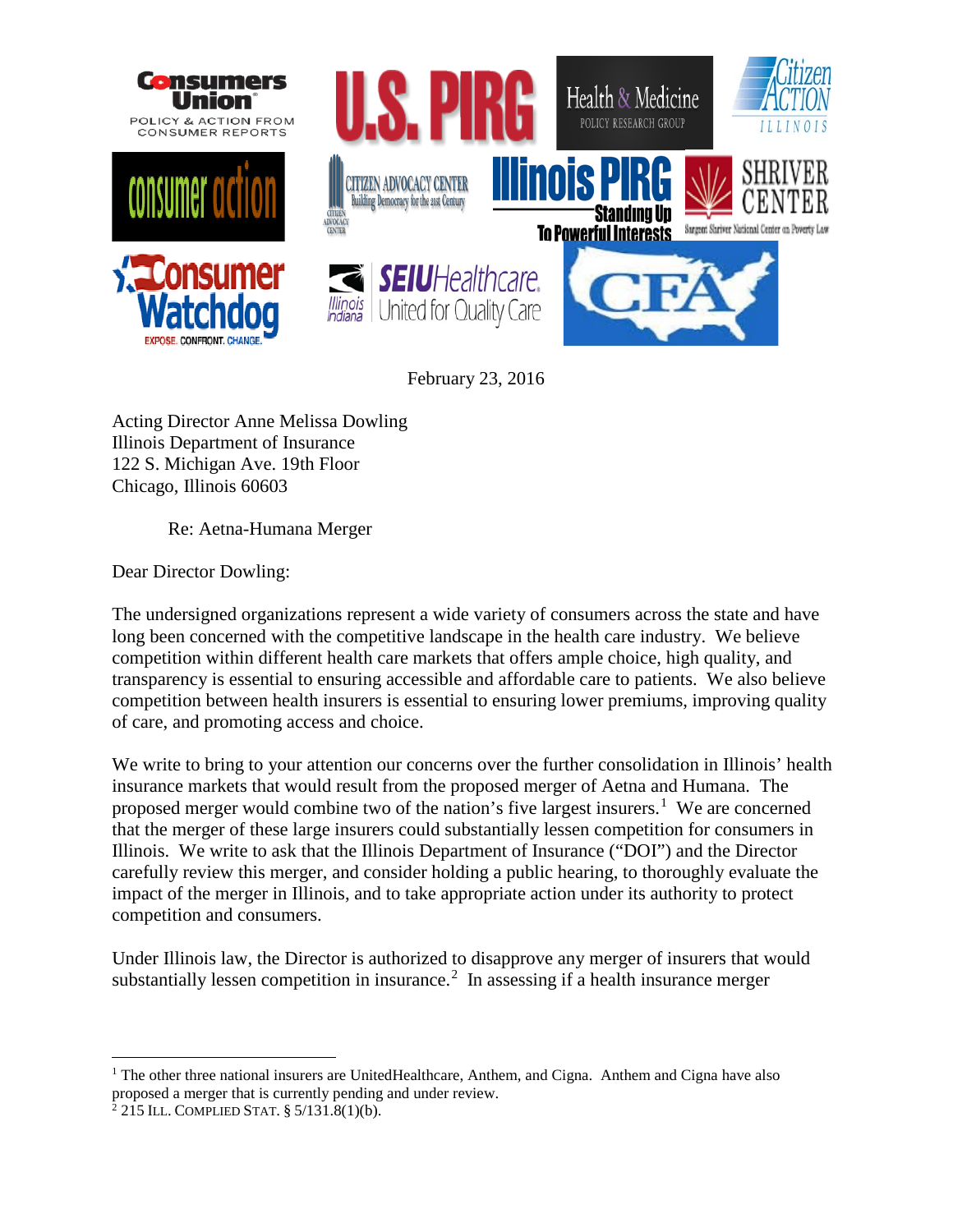substantially lessens competition, Illinois law applies the "competitive standard"[3](#page-1-0) adopted by the National Association of Insurance Commissioners in its Model Act.<sup>[4](#page-1-1)</sup>

Our comment discusses (1) the DOI's extensive review powers, (2) the high concentration and potential anticompetitive impact of this merger, (3) the likely impact of the merger on consumer costs, (4) the possible adverse effects on network adequacy, (5) why new entry and potential competition are not likely to alleviate these concerns, (6) the relevance of possible efficiencies, (7) whether there are any remedies that can adequately protect consumers and the public interest if this merger goes forward, and (8) why public hearings could be helpful to a thorough evaluation.

# **I. The Illinois Department of Insurance Has Extensive Powers to Review the Aetna-Humana Merger**

Illinois has granted the DOI and Director extensive powers to review mergers between insurers and to disapprove those that are "unfair and unreasonable to policyholders of the domestic insurer and not in the public interest."<sup>[5](#page-1-2)</sup> This is consistent with the standards adopted by the National Association of Insurance Commissioners ("NAIC") in its Model Act.<sup>[6](#page-1-3)</sup> This authority is in addition to, and goes beyond, the authority of federal and state antitrust enforcers.

Illinois law gives the DOI and the Director broad powers to fully investigate an insurance merger to determine its effects on competition, including holding public hearings where that would be beneficial.<sup>[7](#page-1-4)</sup>

The DOI process adds importantly to that of the federal and state antitrust enforcers in a number of respects. First, the Director has the broad mandate to ensure that a proposed health insurance merger is in the "public interest,"[8](#page-1-5) while the antitrust enforcers have a more limited review that focuses solely on whether there is a reduction of competition under antitrust law precedents. Second, the DOI, as the key regulator of health insurance, brings specific and extensive expertise in health insurance market review. Third, the DOI proceedings are public and enable a significant level of transparency and citizen participation, and the creation of a public record; antitrust investigations are confidential, with limited opportunities for public input. Finally, the DOI has broader powers to fashion and monitor remedies to protect consumers from the harms these proposed mergers could cause.<sup>[9](#page-1-6)</sup>

<span id="page-1-0"></span> $3$  *Id.* at § 5/131.12(a)(4).

<span id="page-1-1"></span><sup>4</sup> The National Association of Insurance Commissioners' Model Insurance Holding Company System Regulatory Act provides detailed analysis of the "Competitive Standard" that can be used to investigate if a health insurance merger is anticompetitive. MODEL INS. HOLDING CO. SYS. REGULATORY ACT § 440-1 (Nat'l Ass'n of Ins. Comm'rs 2015).

<span id="page-1-2"></span><sup>5</sup> 215 ILL. COMPLIED STAT. § 5/131.8(1)(d).

<span id="page-1-3"></span><sup>6</sup> *See generally* Model Holding Act, *supra* note 4.

<span id="page-1-4"></span><sup>&</sup>lt;sup>7</sup> *See* 215 ILL. COMPLIED STAT. § 5/131.8(2).<br><sup>8</sup> *Id.* at § 5/131.8(1)(d).

<span id="page-1-5"></span>

<span id="page-1-6"></span><sup>&</sup>lt;sup>9</sup> We further discuss remedial provisions in Section VII.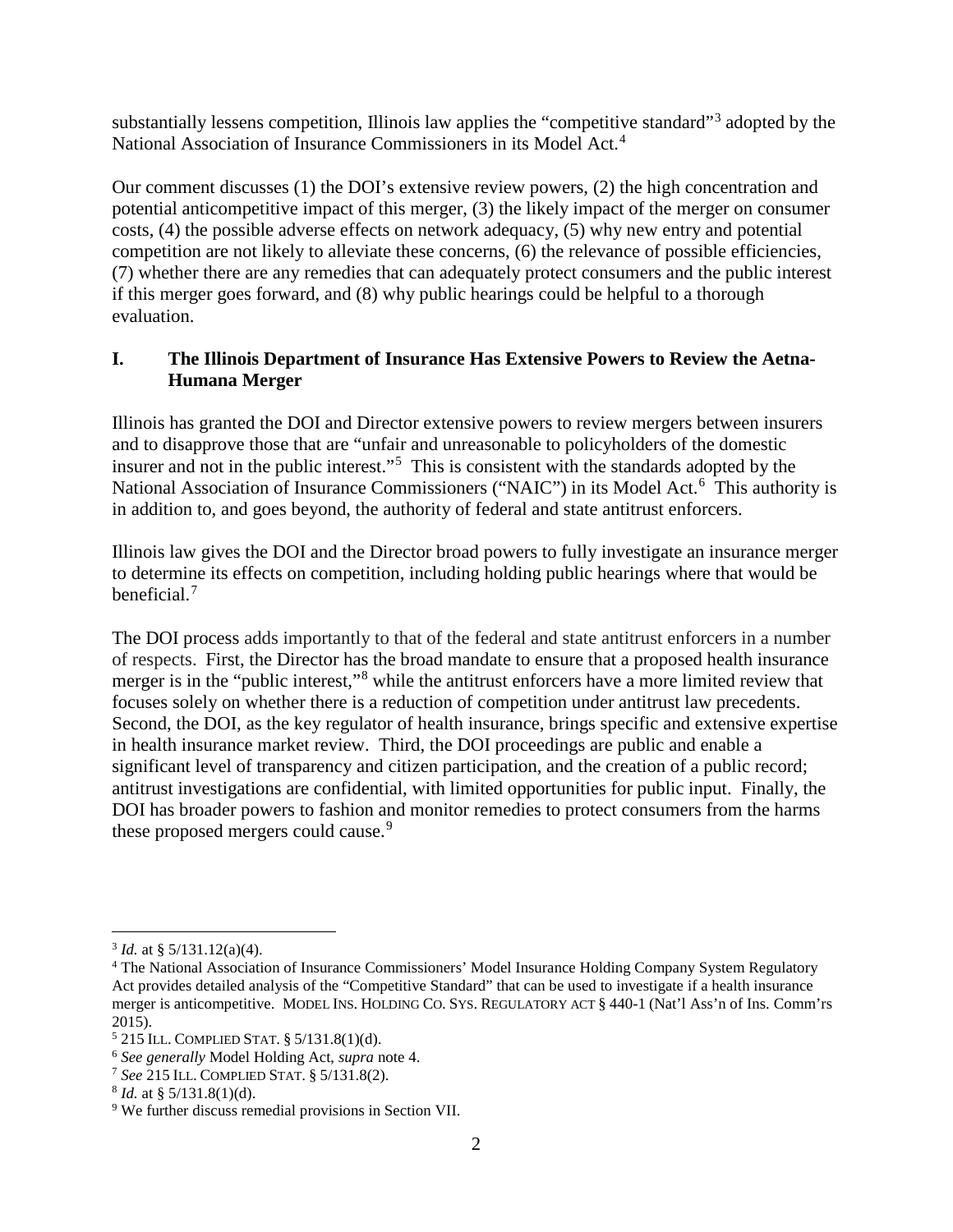### **II. The Merger of Aetna-Humana Will Have a Significant Impact on Illinois Health Insurance Markets**

Prior to the announcement of these mergers, the vast majority of insurance markets within Illinois were already highly concentrated leaving limited options for consumers and employers. A 2014 report by the United States Government Accountability Office found that the three largest commercial insurers for individual, small group, and large group enrolled 83 percent of all Illinoisans. [10](#page-2-0)

Data analyzing market share and concentration levels show that the merger of Aetna and Humana would result in concentration levels beyond the thresholds that trigger significant concerns under both federal antitrust law and Illinois' antitrust and insurance statutes. According to figures compiled by the American Medical Association, the Aetna-Humana merger would result in concentration beyond those thresholds for different commercial insurance products in metropolitan statistical areas of Kankakee-Bradley, Bloomington-Normal, Lake County-Kenosha County, and Peoria. [11](#page-2-1) Moreover, the merger will also impact the Illinois Exchange for individual consumers. Both Aetna and Humana offer competing insurance products on the exchange.<sup>[12](#page-2-2)</sup> As a result of the merger, the Illinois Exchange would only have three insurers in three separate rating areas: Rockford (area 5), Bloomington (area 8), and Springfield-Decatur  $(\text{area } 10).^{13}$  $(\text{area } 10).^{13}$  $(\text{area } 10).^{13}$ 

Along with commercial insurance, the merger also raises concerns in Medicare Advantage ("MA") markets. According to the Kaiser Family Foundation, the combined Aetna-Humana company would have a 37 percent market share in MA for Illinois.<sup>[14](#page-2-4)</sup> In Winnebago County, the combined Aetna-Humana company will control 76 percent of the MA market, or roughly just over 15,000 lives.<sup>15</sup> In total, the two companies compete in 56 different counties throughout Illinois, meaning thousands of elderly consumers would lose access to a competitive MA plan.[16](#page-2-6)

## **III. The Mergers are Likely to Result in Higher Consumer Costs Throughout Illinois**

Studies of past health insurance mergers have documented that mergers harm consumers by leading to higher premiums and reduced service.<sup>[17](#page-2-7)</sup> There are no studies demonstrating that

<span id="page-2-0"></span> <sup>10</sup> United States Government Accountability Office, *Private Health Insurance: Concentration of Enrollees among Individual, Small Group, and Large Group Insurers from 2010 through 2013* (Dec. 1, 2014), *available at*  http://goo.gl/eYS4Ir.

<span id="page-2-1"></span><sup>11</sup> American Medical Association, *Markets where an Aetna-Humana merger warrants antitrust scrutiny* (Sept. 8, 2015).

<span id="page-2-2"></span><sup>&</sup>lt;sup>12</sup> Aetna owns Coventry who sells individual insurance plans under the Coventry Health Care of Illinois and Coventry Health  $\&$  Life Insurance Company.

<span id="page-2-3"></span><sup>&</sup>lt;sup>13</sup> See 2016 Analysis of Illinois Exchange Rates, *available at* http://goo.gl/sCd8Kb.

<span id="page-2-4"></span><sup>14</sup> Gretchen Jacobsen, Anthony Damico, & Tricia Neuman, *Data Note: Medicare Advantage Enrollment, by Firm, 2015*, KAISER FAMILY FOUND. (July 14, 2015), http://goo.gl/gJ1xnz.

<span id="page-2-5"></span> $^{15}$  *Id.* 

<span id="page-2-6"></span><sup>16</sup> *See* Topher Spiro, Maura Calsyn, & Meghan O'Toole, *Bigger is Note Better: Proposed Insurer Mergers Are Likely to Harm Consumers and Taxpayers*, CTR. FOR AM. PROGRESS (Jan. 21, 2016), *available at*  https://goo.gl/1Aa70h.

<span id="page-2-7"></span><sup>17</sup> *See infra* Leemore Dafny *et al*., *Paying a Premium on Your Premium? Consolidation in the US Health Insurance Industry,* 102 AM. ECON. REV. 1161 (2012); *see also infra* Jose Guardado et al. *The Price Effects of a Large*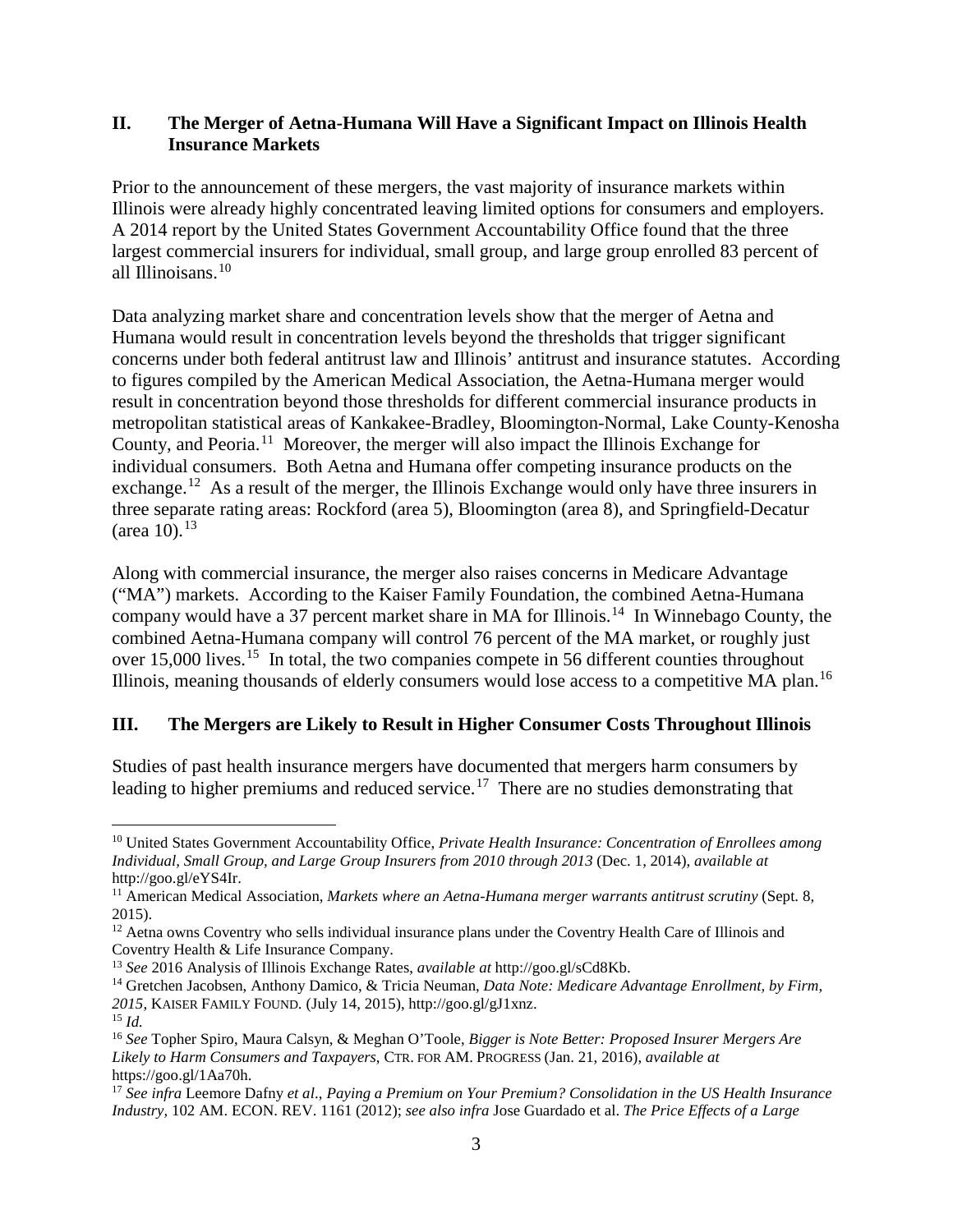health insurance mergers benefit consumers. Consumers are rightly very concerned that these proposed mergers would lead to the same harm – rising costs, i.e. higher premiums and out-ofpocket charges. In Illinois, from 2015 to 2016, insurers raised premium rates by double digits.<sup>18</sup> In fact, Coventry Health Care of Illinois, an Aetna owned company, sought a rate increase of 15 percent for its preferred provider organization plan, and Humana sought a 19.1 percent increase for its health maintenance organization plan.<sup>[19](#page-3-1)</sup> With prices steadily increasing in highly concentrated Illinois insurance markets, this proposed merger could exacerbate this trend, leading to even higher consumer costs.

There is little dispute that there is a direct correlation between health insurer concentration and higher premiums.<sup>[20](#page-3-2)</sup> According to one health economics expert at the University of Southern California's Schaeffer Center for Health Policy and Economics, "when insurers merge, there's almost always an increase in premiums."[21](#page-3-3) Two separate, retrospective economic studies on health insurance mergers found significant premium increases for consumers post-merger. One study found that the 1999 Aetna-Prudential merger resulted in an additional seven percent premium increase in 139 separate markets throughout the United States. [22](#page-3-4) Another study found that the 2008 United-Sierra merger resulted in an additional 13.7 percent premium increase in Nevada.<sup>[23](#page-3-5)</sup> There is also economic evidence that a dominant insurer can increase rates 75 percent higher than smaller insurers competing in the same state.<sup>24</sup> Moreover, an anticompetitive insurance merger could also impact out-of-pocket costs as consumers see increases in deductibles or other insurance-related costs.[25](#page-3-7)

Most recently, the Center for American Progress ("CAP") released findings on Medicare Advantage that demonstrated the key importance of competition. According to the CAP report, in counties where Humana and Aetna compete with each other on MA plans, both Aetna's and Humana's average premiums are lower. <sup>[26](#page-3-8)</sup> Specifically, Aetna's average annual premiums are

 $\overline{a}$ 

*Merger of Health Insurers: A Case Study of United-Sierra,* 1(3) HEALTH MANAGEMENT, POL'Y & INNOVATION 1 (2013).

<span id="page-3-0"></span><sup>18</sup> Wes Venteicher & Ameet Sachdev, *Some steep increases in health premiums expected in Illinois in 2016*, CHICAGO TRIBUNE (June 1, 2015 7:53 PM), *available at* http://goo.gl/IgDtlt.

<span id="page-3-2"></span><span id="page-3-1"></span><sup>&</sup>lt;sup>19</sup> *Id.*<br><sup>20</sup> See Leemore Dafny, Are Health Insurances Markets Competitive?, 100 AM. ECON. REV. 1399 (2010).

<span id="page-3-3"></span><sup>&</sup>lt;sup>21</sup> David Lazarus, As Health insurers merge, consumers' premiums are likely to rise, L.A. TIMES (July 10, 2015 4:00) AM), http://goo.gl/nF7HRS.

<span id="page-3-4"></span><sup>22</sup> *See* Leemore Dafny *et al*., *Paying a Premium on Your Premium? Consolidation in the US Health Insurance Industry,* 102 AM. ECON. REV. 1161 (2012).

<span id="page-3-5"></span><sup>&</sup>lt;sup>23</sup> Jose Guardado et al. *The Price Effects of a Large Merger of Health Insurers: A Case Study of United-Sierra, 1(3)* HEALTH MANAGEMENT, POL'Y & INNOVATION 1 (2013).

<span id="page-3-6"></span><sup>24</sup> Eugene Wang and Grace Gee, *Larger Insurers, Larger Premium Increases: Health insurance issuer competition post-ACA*, TECH. SCI. (Aug. 11, 2015), *available at* http://goo.gl/918ULo.

<span id="page-3-7"></span><sup>25</sup> *See generally* Leemore Dafny, *Evaluating the Impact of Health Insurance Industry Consolidation: Learning from Experience*, COMMONWEALTH FUND (Nov. 20, 2015), http://goo.gl/xRYb5x; *see also* Korin Miller, 6 Ways the Big Health Insurance Mergers Will Affect Your Coverage, YAHOO HEALTH (July 24, 2015), https://goo.gl/qLioCy (noting that "out-of-pocket payments could increase" because insurance coverage could limit certain services or number of visits forcing patients to pay more).

<span id="page-3-8"></span><sup>26</sup> *See* Topher Spiro, Maura Calsyn, and Meghan O'Toole, *Bigger is Note Better: Proposed Insurer Mergers Are Likely to Harm Consumers and Taxpayers*, CTR. FOR AM. PROGRESS (Jan. 21, 2016), *available at*  https://goo.gl/1Aa70h.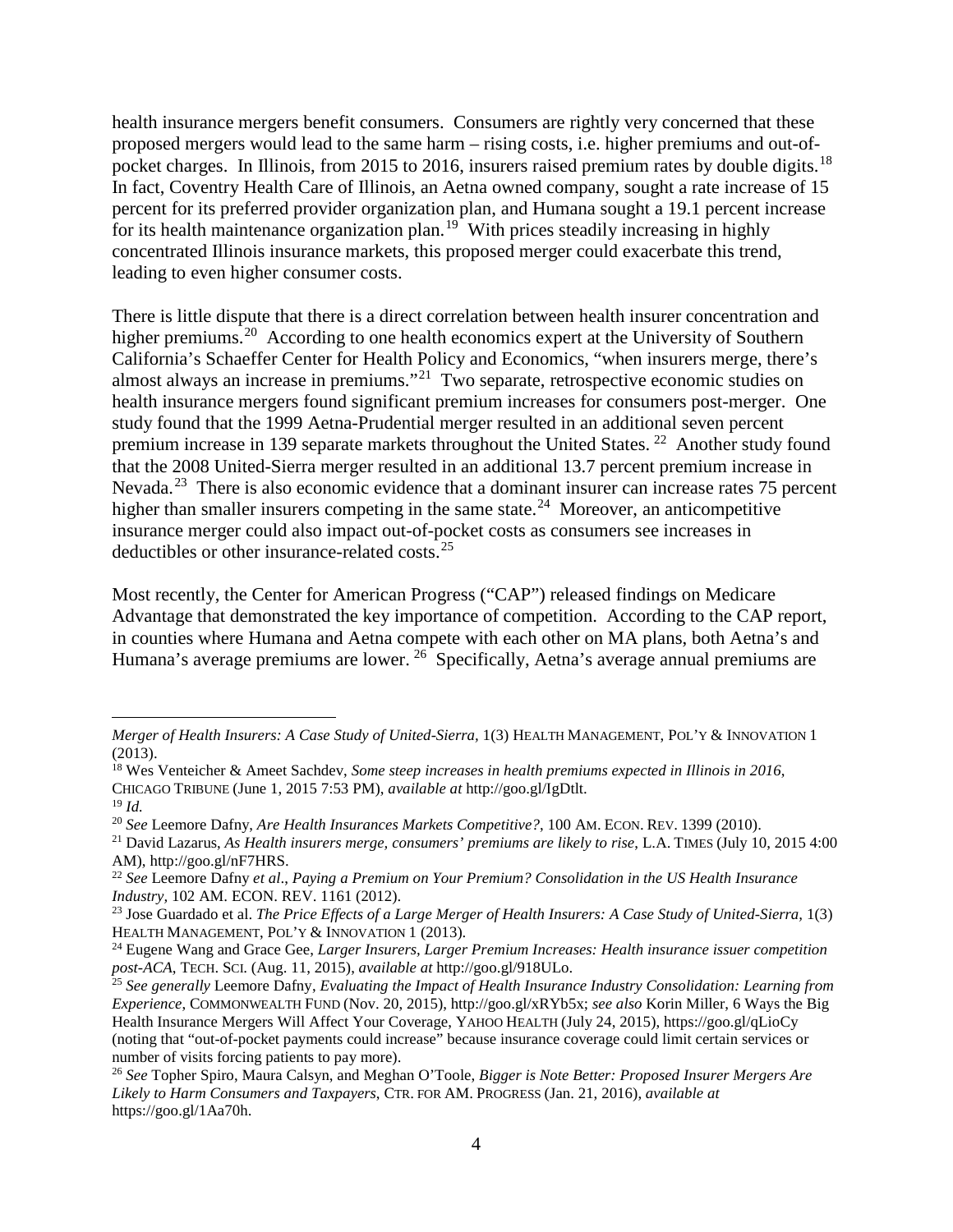\$302 lower in counties where Humana also offers a MA plan.<sup>[27](#page-4-0)</sup> In Illinois, Aetna and Humana offer MA plans that compete with each other in 56 separate counties.<sup>[28](#page-4-1)</sup> The clear implication of this evidence is that a merger between Aetna and Humana would likely raise prices for MA plans throughout Illinois.

In contrast, there are no economic studies or evidence indicating that insurance mergers lead to lower prices for consumers. However, that has not prevented the merging companies from suggesting that their merger will create cost savings which they will pass along to consumers.<sup>[29](#page-4-2)</sup> Much of these supposed savings are attributed to the new merged firm's expected greater buying power, also known as monopsony power. According to proponents of these health insurance mergers, a dominant insurer can use monopsony power to lower provider reimbursement rates and pass the savings along to consumers.<sup>30</sup> But there is no evidence consumers actually receive any of these potential savings. In fact, Professor Thomas Greaney, a leading health antitrust scholar, has noted that there is actually "little incentive [for an insurer] to pass along the savings to its policyholders."[31](#page-4-4) More likely, the now-dominant insurer would exploit its monopsony power to benefit only itself, closing off choices, and pressuring providers to cut corners on quality of care in order to meet its demands – the opposite of what consumers need.<sup>32</sup> As the American Antitrust Institute, the leading non-profit antitrust think tank, recently concluded, economic studies and evidence indicate that "consumers do not benefit from lower healthcare costs through enhanced bargaining power."[33](#page-4-6)

Current market regulations will not deter an insurer from raising consumer costs. Some supporters of this merger have argued that the medical loss ratio ("MLR") "directly limits the level of insurer profits," thus protecting consumers from price increases.<sup>[34](#page-4-7)</sup> While MLR is an important tool that requires health insurers spend 80 to 85 percent of net premiums on medical services and quality improvements, it will not adequately protect consumers from anticompetitive harm. Along with MLR not applying to self-insured plans, and the potential for MLR to be gamed by insurers to reduce consumer welfare, MLR, as health antitrust expert Professor Jamie King has observed, "does not guarantee that dominant insurers will not raise

<span id="page-4-0"></span> <sup>27</sup> *Id*.

<span id="page-4-1"></span><sup>28</sup> *Id.* at 15.

<span id="page-4-2"></span><sup>29</sup> *See generally Effects on Competition of Proposed Health Insurer Mergers: Hearing before Comm. on the Judiciary Subcomm. on Regulatory Reform, Commercial and Antitrust Law*, 114th Cong. (Sept. 29, 2015) (testimony of Mark T. Bertolini, Chairman & CEO of Aetna, Inc.), *available at* http://goo.gl/TokebO (noting that the merger will lead to "lower costs").

<span id="page-4-3"></span><sup>30</sup> *See* Victoria R. Fuchs and Peter V. Lee, *A Health Side of Insurer Mega-Mergers*, WALL ST. J. (Aug. 26, 2015, 6:36 PM), http://goo.gl/hMhuzI.

<span id="page-4-4"></span><sup>31</sup>*See* Thomas Greaney, *Examining Implications of Health Insurance Mergers*, HEALTH AFFS. (July 16, 2015), http://goo.gl/ETT1DB.

<span id="page-4-5"></span><sup>32</sup> *See Health Insurance Industry Consolidation: Hearing before the Sen. Comm. on the Judiciary, Subcomm. on Antitrust, Competition Policy, and Consumer Rights*, 114th Cong. (Sept. 22, 2015) (testimony of George Slover, Consumers Union), *available at* http://goo.gl/s16PSj ("[b]ut a dominant insurer could force doctors and hospitals to go beyond trimming costs, to cut costs so far that it begins to degrade the care and service they provide below what consumers value and need").

<span id="page-4-6"></span><sup>&</sup>lt;sup>33</sup> Letter from the American Antitrust Institute, Thomas Greaney, and Diana Moss, to William J. Baer, Assistant Attorney General Dep't of Justice (Jan. 11, 2016), *available at* http://goo.gl/BD1zTL.

<span id="page-4-7"></span><sup>34</sup> *E.g.,* Bertolini, *supra* note 29.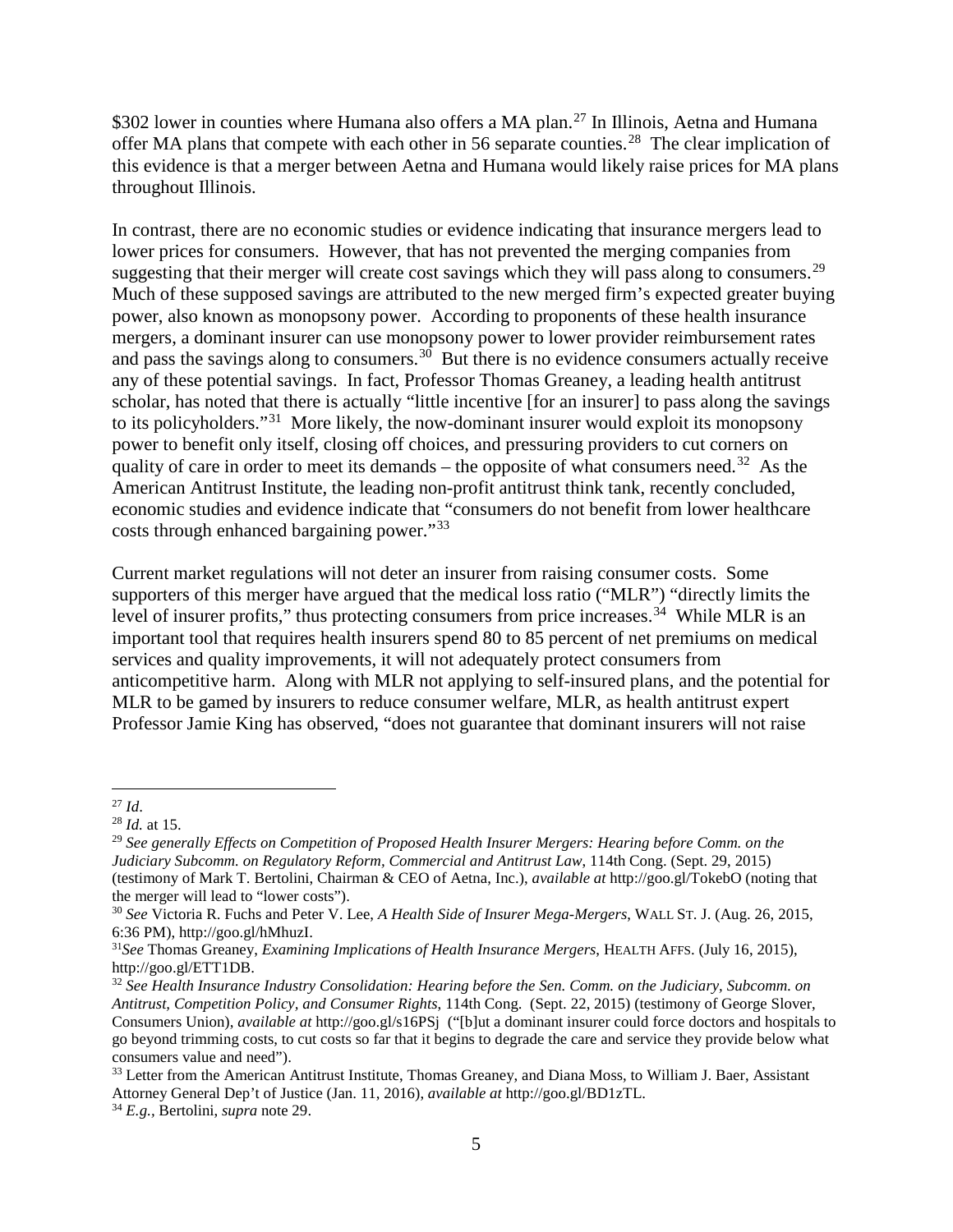premiums and as such, it is not a substitute for the pressures toward lower costs and higher quality created by a competitive market."[35](#page-5-0)

## **IV. There are Significant Concerns over Network Adequacy**

Another focus of review should be the impact of the merger on provider network adequacy. For many consumers, the provider networks offered in a plan are as important a consideration as cost. The merging insurance companies have claimed that the merger will expand access for consumers by allowing for a more extensive network of hospitals, physicians, services, and health care professionals. We are concerned, however, that the opposite could actually result, that consumers could find their options limited to plans with overly restrictive provider networks.

Narrower insurance networks are intended to give consumers the option of lower-cost insurance in exchange for limiting the number of providers. Offering the *choice* of narrower-network plans, assuming they meet network adequacy standards and contain providers of good quality, can be consumer-friendly, since these plans will likely cost consumers less. But if the market becomes so concentrated that dominant insurers are able to eliminate or unduly restrict broadernetwork options, that would be harmful for consumers who are willing to pay more and want a broader network – and it could even potentially lower quality of care, for example if higher quality providers are excluded.

We are concerned that the proposed Aetna-Humana merger and the resulting increase in market concentration could lead to narrower networks. We urge your careful attention to network adequacy in analyzing this proposed merger and as part of any public hearing; we also urge you, in the event the merger is permitted, to consider the undertakings we suggest in Section VII to help ensure maintenance of adequate network choices for consumers.

# **V. Difficulty of New Entry by Competitors, and Loss of Potential Competition**

The likely prospect of new competitive entry into a market can potentially "alleviate concerns about a merger's adverse competitive effects."[36](#page-5-1) However, as the former Assistant Attorney General of the Justice Department Antitrust Division has observed "entry defenses in the health insurance industry will be viewed with skepticism and will almost never justify an otherwise anticompetitive merger."[37](#page-5-2)

Entry will only alleviate concerns if the entry "will deter or counteract any competitive effects of concern."[38](#page-5-3) It is not enough that new firms might emerge; those firms must be forceful and committed enough to successfully constrain anticompetitive conduct. Indeed, in the mergers

<span id="page-5-0"></span> <sup>35</sup> *Effects on Competition of Proposed Health Insurer Mergers: Hearing Before Comm. on the Judiciary Subcomm. on Regulatory Reform, Commercial and Antitrust Law*, 114th Cong. (Sept. 29, 2015) (testimony of Jamie S. King, Professor University of California, Hastings College of Law), *available at* http://goo.gl/Gje3Ci.

<span id="page-5-1"></span><sup>36</sup> U.S. Dep't. of Justice & Fed. Trade Comm'n, Horizontal Merger Guidelines at § 9 (2010), *available at*  https://goo.gl/Hh3dks.<br><sup>37</sup> Christine A. Varney, Assistant Attorney Gen., Antitrust Div., U.S. Dep't of Justice, Remarks as Prepared for

<span id="page-5-2"></span>American Bar Association/American Health Lawyers Association Antitrust Healthcare Conference (May 24, 2010), *available at* http://goo.gl/rzPC0G.<br><sup>38</sup> Horizontal Merger Guidelines, *supra* note 36 at § 9 (emphasis added).

<span id="page-5-3"></span>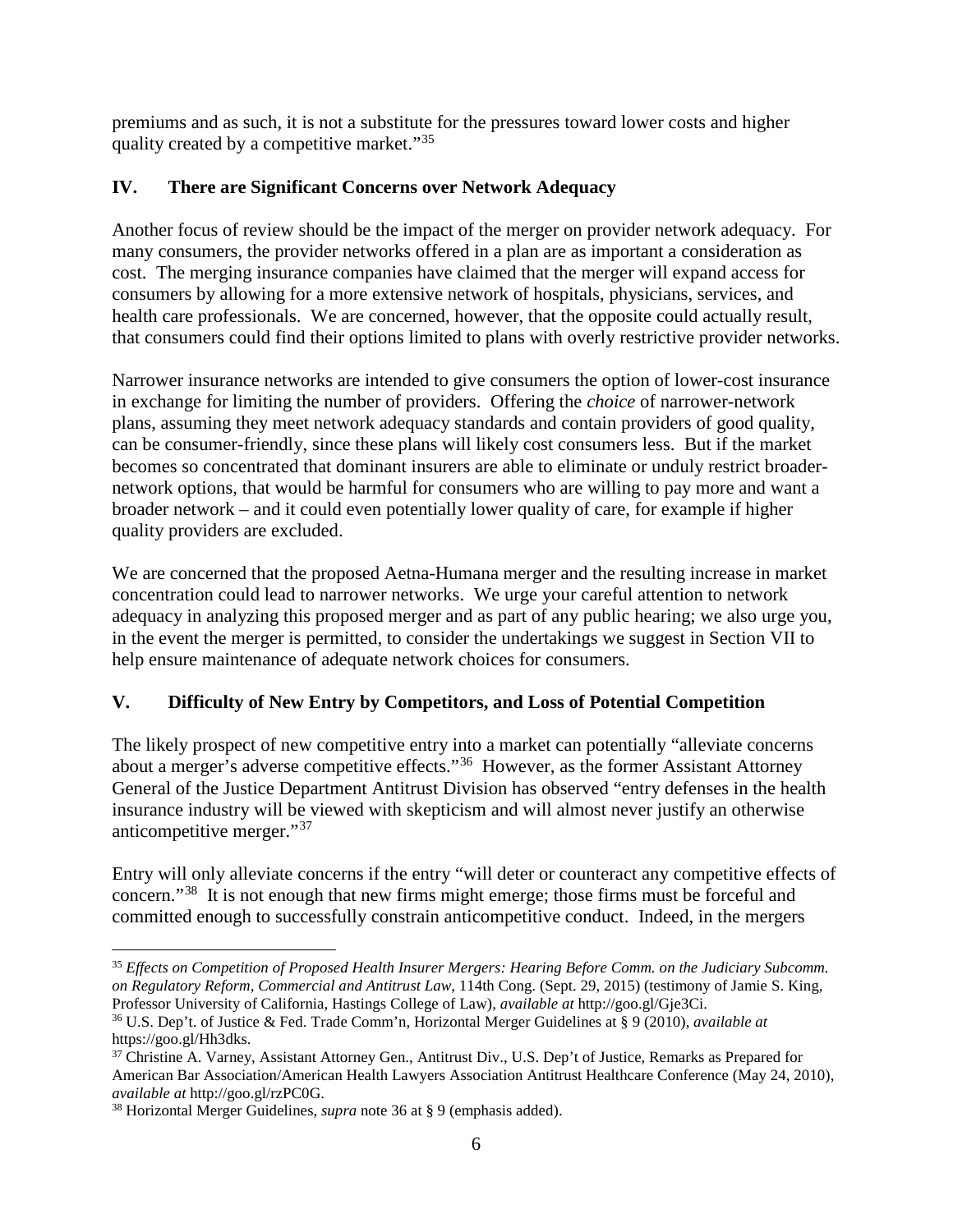studied and discussed above, there was new entry, but that entry did not prevent significant harm to competition from resulting from those mergers.

In Illinois, entry either on the Exchange or within the Medicare Advantage markets has been limited and has not offset anticompetitive harm. Additionally, there is no evidence of entry in small group, large group, or the ASO markets. As previously noted, Illinois insurance markets remain highly concentrated and prices continue to rise in a number of insurance markets. Along with a further reduction in *current* competition, this merger may result in a significant loss of *potential* competition. As the Department of Justice ("DOJ) has found, entry into a new health insurance market requires "a large provider network to attract customers, but they also need a large number of customers to obtain sufficient price discounts from providers to be competitive with incumbents."<sup>[39](#page-6-0)</sup> This "Catch 22" makes it nearly impossible for new, competitive entry to occur, particularly in markets dominated by one or a small handful of incumbent insurers.[40](#page-6-1) 

With these entry barriers, a key remaining potential source of new competition is established national insurers – such as Aetna and Humana. These insurers have national footprints and have sufficient resources to enter new insurance markets. Unfortunately, by merging, these insurers would be foreclosing the possibility of their own future entry into each other's markets and improving competition. As noted by Professor Dafny, "consolidation even in non-overlapping markets reduces the number of potential entrants who might attempt to overcome priceincreasing (or quality-reducing) consolidation in markets where they do not currently operate."<sup>41</sup> Professor Greaney has further stated that the "lessons of oligopoly are pertinent here: consolidation that would pare the insurance sector down to less than a handful players is likely to chill the enthusiasm for venturing into a neighbor's market... [o]ne need look no further than the airline industry for a cautionary tale."[42](#page-6-3)

## **VI. Health Insurance Merger Efficiencies are Unlikely in Illinois**

As a general matter, one potential benefit of mergers is the enhancement of the new company's ability to compete, by strengthening its capacity to bring down price, improve quality, enhance services, or create new products – collectively referred to as "efficiencies." $43$ 

The insurers involved in the merger have argued that their merger would create substantial efficiencies leading to improved health care quality and lower costs.[44](#page-6-5) But these kinds of

<span id="page-6-0"></span> <sup>39</sup> U.S Dep't of Justice & Fed. Trade Comm'n, *Improving Health Care: A Dose of Competition* at 254 (2004),

<span id="page-6-2"></span><span id="page-6-1"></span><sup>&</sup>lt;sup>40</sup> See Varney, *supra* note 37.<br><sup>41</sup> *Health Insurance Industry Consolidation: Hearing before the Sen. Comm. on the Judiciary, Subcomm. on Antitrust, Competition Policy, and Consumer Rights*, 114th Cong. 15 (Sept. 22, 2015) (testimony of Professor

<span id="page-6-3"></span><sup>&</sup>lt;sup>42</sup> The State of Competition in the Health Care Marketplace: The Patient Protection and Affordable Care Act's *Impact on Competition*, *Comm. on the Judiciary Subcomm. on Regulatory Reform, Commercial and Antitrust Law*, 114th Cong. (Sept. 10, 2015) (testimony by Professor Thomas Greaney, Saint Louis University School of Law), *available at* http://goo.gl/bceVxi (citation omitted).

<span id="page-6-4"></span><sup>43</sup> Horizontal Merger Guidelines, *supra* note 36 at § 6.4.

<span id="page-6-5"></span><sup>44</sup> *See* Bertolini, *supra* note 29 (section labeled "Benefits of the Acquisition for Consumers and Providers.").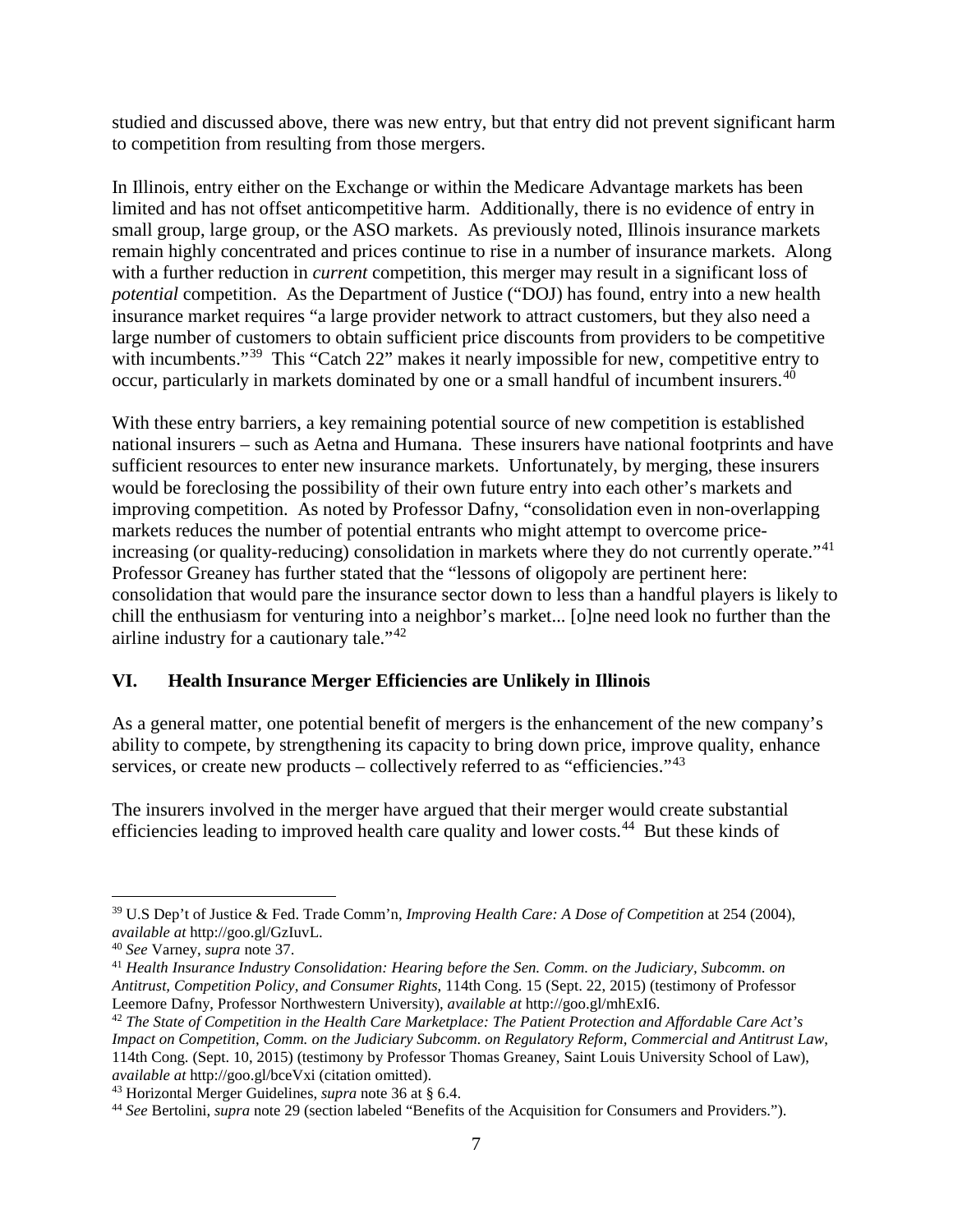efficiencies cannot help justify a merger unless (1) it is really necessary for the insurers to merge to achieve the stated efficiencies, and (2) the stated efficiencies will actually benefit consumers.<sup>[45](#page-7-0)</sup>

The parties have claimed significant cost-savings. According to Aetna, its merger with Humana would create \$1.25 billion in "synergy opportunities" and "operating efficiencies."<sup>46</sup> However, while the merging insurers have offered little details about these supposed savings, the bigger question is if consumers would see any benefit themselves from these savings, if they do result, in the form of lower costs or greater value. There is no evidence or scholarly studies showing that insurance mergers lead to savings for consumers. In fact, as previously noted, evidence indicates that health insurance mergers lead to higher consumer costs, not increased consumer savings.<sup>47</sup>

A more abstract argument raised by the merging insurers is that the merger will allow them to improve innovation. Innovation in health care delivery is critical. For one thing, there is a need to change health care from the current volume-based system to a patient-oriented, value-based delivery model that incentivizes insurers and providers to improve care and lower costs. But we are concerned that, in Illinois, the merger would further entrench preexisting market power, reducing their incentives to compete and improve care. As noted by the American Antitrust Institute, excessive concentration created by the proposed merger *is likely to reduce incentives* for engaging in innovation.[48](#page-7-3)

We urge the DOI to carefully examine whether these supposed efficiencies would in fact be realized, and if so, whether they can overcome the likely anticompetitive effects of the merger.

## **VII. Divestitures and Other Remedies**

It is also important for the DOI to consider what actions would help properly protect consumers and ensure the proposed merger, if approved, is in the public interest. If the DOI and Director decide that a merger is not in the public interest, it has the power to simply disapprove the merger. Indeed, state insurance commissioners have disapproved health insurance mergers in the past, such as Pennsylvania's 2009 decision to deny Highmark's acquisition of Independence Blue Cross.[49](#page-7-4)

In other cases, mergers have been approved conditioned on the imposition of specific remedies such as divestitures or additional conduct regulation. Both of these types of remedies have significant limitations and risks that should be carefully evaluated. In evaluating any proposed remedy, it is important to remember that the law requires that a remedy must *restore* the

<span id="page-7-0"></span> <sup>45</sup> Horizontal Merger Guidelines, *supra* note 36 at § 10 (to rebut a presumption of competitive harm, efficiencies must be merger-specific, cognizable, and substantiated); *St. Alphonsus Med. Ctr. v. St. Luke's Health Sys.*, 778 F.3d 775, 789 (9th Cir. 2015) (efficiencies must demonstrably prove "that a merger is not, despite the evidence of a prima facie case, anticompetitive").

<span id="page-7-1"></span><sup>46</sup> Press Release, Aetna, Aetna to Acquire Humana for \$37 Billion, Combined Entity to Drive Consumer-Focused, High-Value Health Care (July 3, 2015), *available at* https://goo.gl/dktKof.

<span id="page-7-2"></span>

<span id="page-7-3"></span><sup>&</sup>lt;sup>48</sup> Greaney & Moss, *supra* note 33 (emphasis added).

<span id="page-7-4"></span><sup>49</sup> *See Highmark Merger Timeline*, PENNSYLVANIA INSURANCE DEP'T, http://goo.gl/0b6827 (last visited Jan. 8, 2015).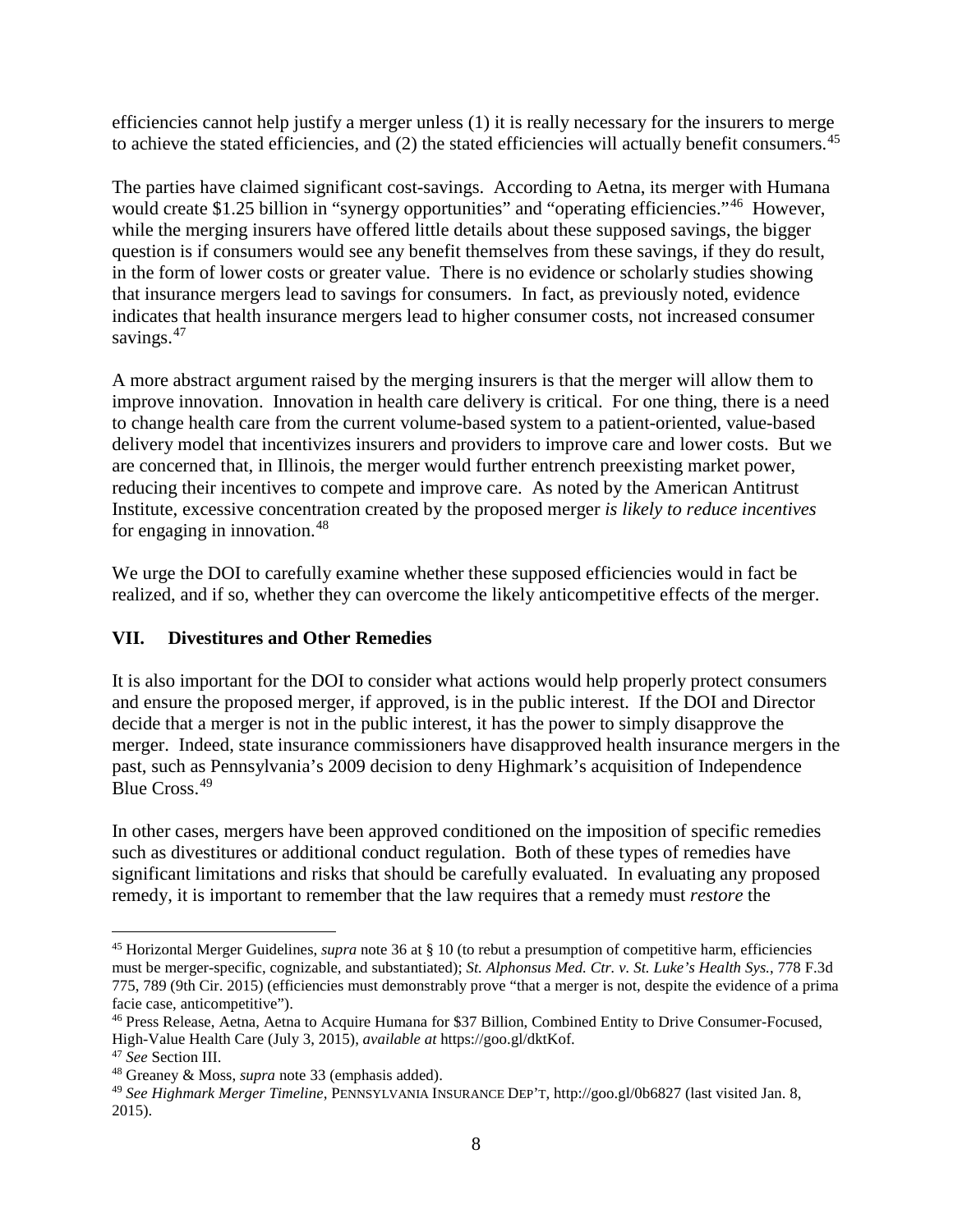competition that would otherwise be lost, or must otherwise effectively prevent the harm that would otherwise result.

In nearly every health insurance merger enforcement action during the last two decades, DOJ has relied on the structural remedy of divestiture.<sup>50</sup> Divestitures require that the merging insurance companies spin off subscribers or operations to another, independent insurance company fully capable of restoring the same competition. Given the potential size and scope of divestitures that would be required, including those that would likely be required in Illinois, the American Antitrust Institute has come out against the mergers of both Aetna-Humana and Anthem-Cigna, urging the DOJ to "just say no."<sup>51</sup> Recent economic research by Professor John Kwoka supports the concerns regarding the effectiveness of divestitures, finding that divestitures often fail to restore competition to the marketplace.<sup>[52](#page-8-2)</sup> Indeed, skepticism regarding divestiture has led DOJ, the Federal Trade Commission ("FTC"), and the courts to reject divestitures as a remedy in other merger enforcement matters. In their reviews of the proposed mergers of Comcast-Time Warner Cable and Sysco-US Foods, the enforcement agencies rejected the divestitures offered as remedies, and instead blocked the mergers. When Sysco pursued its merger anyway, the court agreed with the FTC and enjoined the merger.<sup>53</sup>

Regarding health insurance markets, there is little evidence that the benefits of competition are effectively restored after divestitures. In fact, in the previously cited two retrospective studies on health insurance mergers, both matters involved divestitures of covered lives for different insurance products, but the merged companies were still able to raise premiums by significant margins.<sup>[54](#page-8-4)</sup> Additionally, for any divestiture in these matters to be successful, the purchaser of the assets will need to have and maintain a cost-competitive and attractive network of hospitals and physicians; ensuring this will require scrutiny and continued monitoring from DOJ.<sup>[55](#page-8-5)</sup> With the lack of competition in a number of Illinois markets already, it may be difficult to genuinely preserve the competitive benefits of the pre-merger market structure through divesting subscribers or operations to a competitor.

Most recently, the Florida Office of Insurance Regulation ("OIR") disregarded divestitures as a potential remedy to health insurance mergers. In their consent order to the Aetna-Humana merger, the OIR noted that the divestitures were "not in the best interests of Florida policyholders and also may be short term in nature."[56](#page-8-6) The OIR noted that such divestitures may

<span id="page-8-0"></span> <sup>50</sup> *See, e.g.,* Revised Final Judgment, *United States v. Aetna Inc. and Prudential Insurance Co. of Am*., No. 3-99-cv-1398-H (N.D. Tex. Dec. 7, 1999); Final Judgment, *United States v. UnitedHealth Group Inc. and Sierra Health Servs. Inc.*, No: 1:08-cv-00322 (D.D.C. Sept. 24, 2008); Final Judgment, *United States v. Humana Inc.*, No. 1:12-cv-00464 (D.D.C. March 27, 2012).<br><sup>51</sup> Greaney & Moss, *supra* note 33.

<span id="page-8-1"></span>

<span id="page-8-2"></span><sup>&</sup>lt;sup>52</sup> John Kwoka, MERGERS, MERGER CONTROL, AND REMEDIES: A RETROSPECTIVE ANALYSIS OF U.S POLICY, MIT PRESS (2015).<br><sup>53</sup> Press Release, DOJ, Comcast Corporation Abandons Proposed Acquisition of Time Warner Cable After Justice

<span id="page-8-3"></span>Department and Federal Communications Commissions Informed Parties of Concerns (Apr. 24, 2015), *available at*  http://goo.gl/msZq6f; *see also* Press Release, FTC, Following Sysco's Abandonment of Proposed Merger with US Foods, FTC Closes Case (July 1, 2015), *available at* https://goo.gl/XfwPsW. 54 Dafny, *supra* note 17; Guardado, *supra* note 17.

<span id="page-8-4"></span>

<span id="page-8-5"></span><sup>55</sup> *See* Greaney, *supra* note 42.

<span id="page-8-6"></span><sup>&</sup>lt;sup>56</sup> Consent Order at 8, In the Matter of Application for the Indirect Acquisition of Humana by Aetna, No. 125926-16-C0 (Feb. 15, 2016), *available at* http://goo.gl/AvXzED.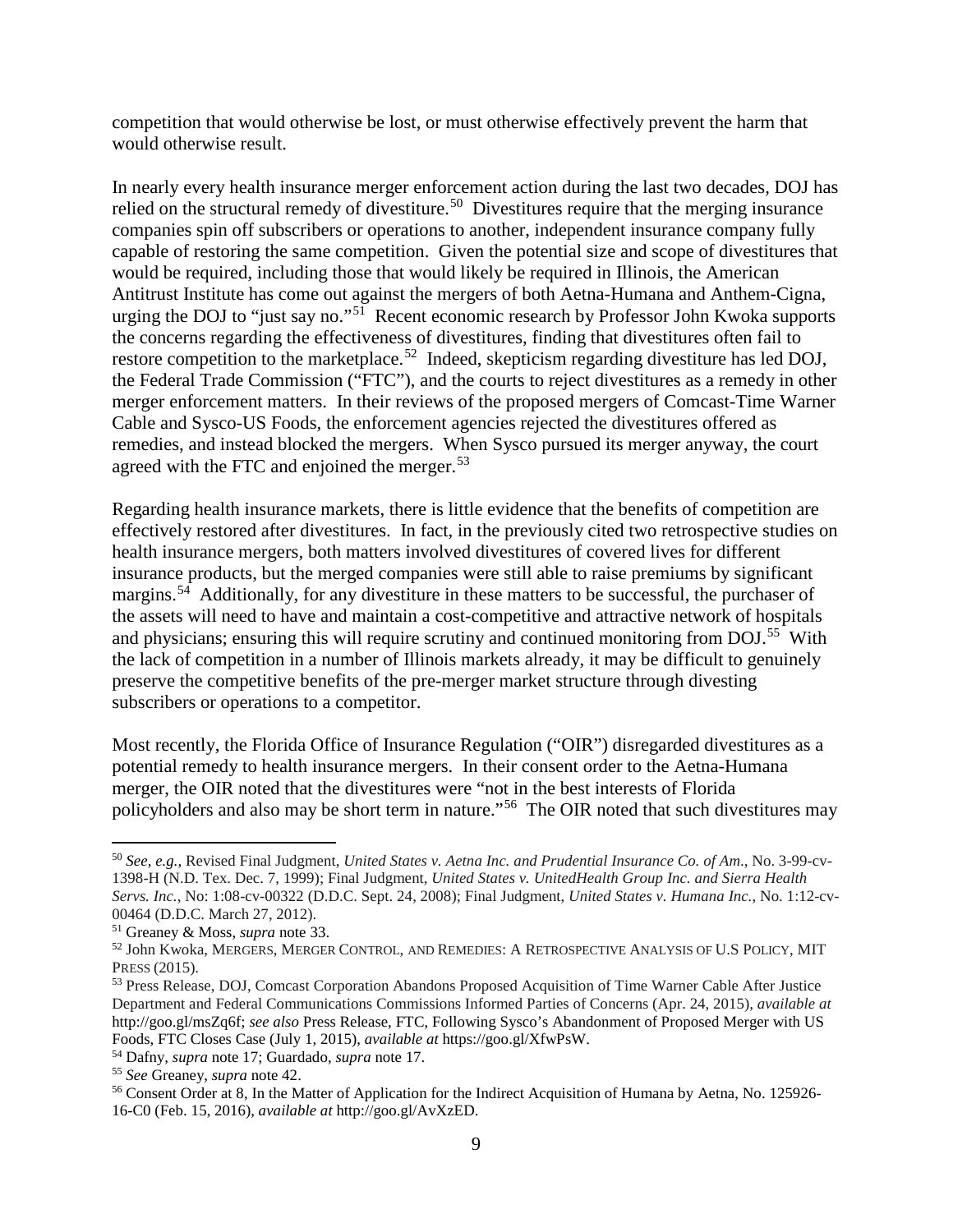"result in unwanted changes in quality of services [and] benefits," and furthermore, that policyholders can switch insurance every year, which would "lessen the effectiveness of divestitures as a means to manage market concentration."[57](#page-9-0)

While the DOJ (and the Illinois Attorney General's Office, using its own antitrust authority) may be considering divestitures, the DOI and Director are also empowered to develop additional remedies for a health insurance merger. These remedies can be in addition to any remedies, including divestitures, ordered by the DOJ or the Illinois Attorney General. For example, in the 2008 acquisition of Sierra Health by UnitedHealth, the DOJ required divestiture of MA plans in Las Vegas,<sup>[58](#page-9-1)</sup> but the Nevada Insurance Commissioner required additional remedies. In order for the merging companies to receive approval from the Commissioner, they had to agree that no acquisition costs would be passed along to consumers or providers, that there would be no premium increases, that there would be no scaling back of benefits, and that UnitedHealth would have to take specified actions to limit the number of uninsured within the state.<sup>[59](#page-9-2)</sup>

Regulatory remedies also have their shortcomings for effectively protecting competition and consumers against the abuse of market power resulting from a merger.<sup>[60](#page-9-3)</sup> Nevertheless, such remedies could play an important role in limiting harm to consumers and to the health care marketplace. In the event either merger is permitted to go forward, here is a short list of possible regulatory steps the Illinois Department of Insurance might consider, among others that could help limit the harm:

- (1) Requiring premium stability or heightened rate control for a number of years postmerger.
- (2) Requirements ensuring that the merged company cannot scale back plan benefits and options.
- (3) Improving access to providers throughout the state and within local areas.
- (4) Ensuring that the merged company continues to provide the differentiated insurance products offered previously by the two companies, within the state and local areas, for a number of years.
- (5) Ensuring that consumer access to adequate networks and network options is preserved and strengthened, including in rural and underserved areas.
- (6) Requiring that the merged company pass along any cost savings associated with the merger to consumers, in the form of lower premiums and deductibles.

<span id="page-9-0"></span><sup>57</sup> *Id.* at 9. 58 Final Judgment, *UnitedHealth Inc. and Sierra Health Servs.*, No: 1:08-cv-00322.

<span id="page-9-2"></span><span id="page-9-1"></span><sup>59</sup> *Healthcare Check-Up: The UnitedHealth Group Acquisition of Sierra Health Services*, NEVADA BUS. (Nov. 1, 2007), http://goo.gl/Uztt13.

<span id="page-9-3"></span><sup>60</sup> Dep't of Justice, *Antitrust Division Policy Guide to Merger Remedies* (2011), *available at* http://goo.gl/cm0gBI (conduct remedies can be "too vague to be enforced, or that can easily be misconstrued or evaded, fall short of their intended purpose and may leave the competitive harm unchecked"); *see also* Deborah L. Feinstein, *Editor's Note: Conduct Remedies: Tried But Not Tested*, 26 ANTITRUST at 5, 6 (Fall 2011) ("Divestitures continue to be the remedy of choice—and with extremely rare exceptions—the only remedy for horizontal mergers at both the FTC and DOJ.").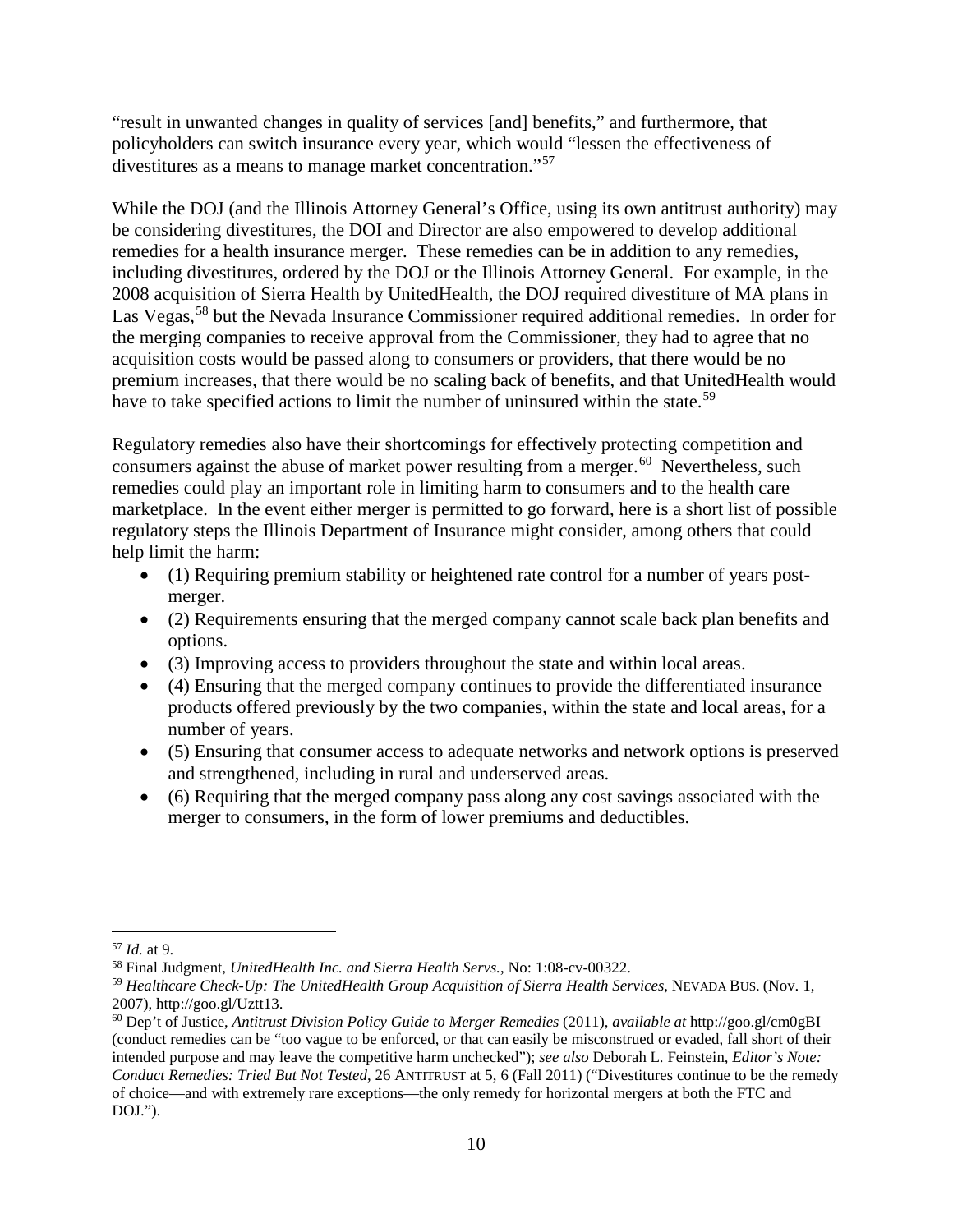#### **VIII. The Department Should Consider Holding a Public Hearing on the Merger**

Given the significant competitive concerns involved, and the statutory authority afforded to the Illinois Department of Insurance and its Director, we believe the DOI should consider holding a hearing on the Aetna-Humana merger. The DOI's review of this merger could benefit significantly from holding a public hearing. Public hearings not only offer the merging companies an opportunity to defend the merger, but also allow third parties and the public to raise concerns and enable the DOI to gather critical information, aired in an open forum. Furthermore, hearings could also provide additional useful information for federal and state antitrust investigators.

### **Conclusion**

The undersigned organizations are concerned by the potential for this merger, between two of the largest, most dominant national health insurers, to substantially lessen competition for different insurance products in the State of Illinois and adversely impact price, access, and quality of care. Although the merging companies are claiming various supposed benefits associated with the merger, all scholarly evidence suggests that consumers will see limited to no benefits and instead will face higher costs, less innovation, and potentially lower quality of care.

With the prospect that the Aetna-Humana merger might go forward, and recognizing the shortcomings of divestitures as an effective remedy, we urge the Illinois Department of Insurance and the Director to carefully analyze this merger, and to consider holding a public hearing, and to be prepared to consider imposing additional requirements to better protect consumers from harm.

We would be happy to address any of the points raised in this comment. Please do not hesitate to contact us with any questions.

Respectfully submitted,

Consumers Union U.S. PIRG SEIU Healthcare Illinois and Indiana Illinois PIRG Health & Medicine Policy Research Group Consumer Federation of America Consumer Watchdog Citizen Action of Illinois Consumer Action Citizen Advocacy Center Sergeant Shriver National Center on Poverty Law